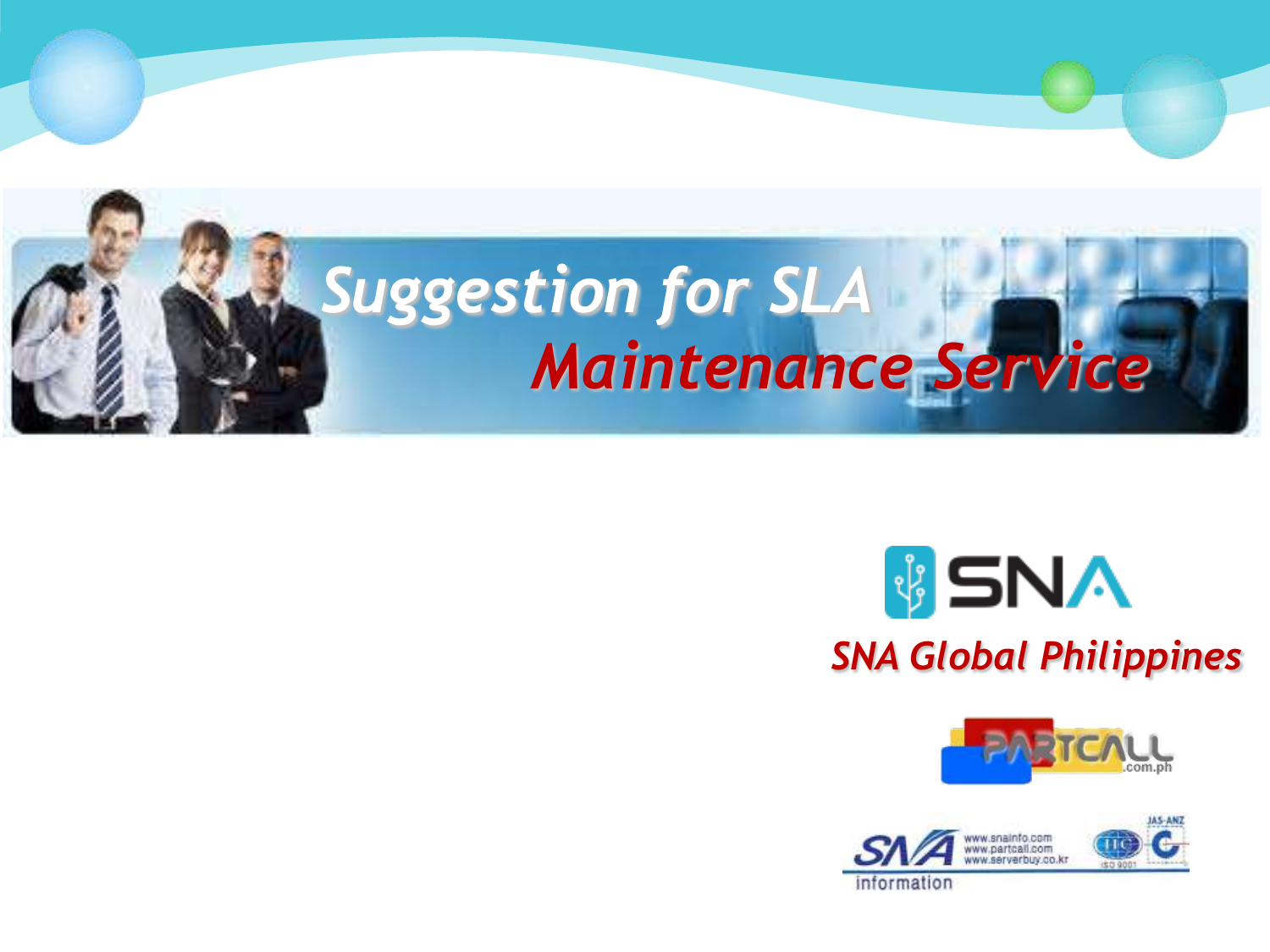# SNAGP's Profile

### • *SNAGP Corporation*

- Branch Manager : Peter HAN
- Business start Jun 2010 in Philippines
- Servers / Networks / Parts / UPS / Storage
- +62 2 893 1806

# 144 Legaspi Cor. Rufino St. Legaspi village, Makati City1229, Philippines

• SNAGP's Clients(120 Client)

| <b>ITEM</b>       | Client's                                                                                                                                                                                                                                                                                                                                                                                                                                                                                                                                                                                                                                                                                                                                                                                                 |
|-------------------|----------------------------------------------------------------------------------------------------------------------------------------------------------------------------------------------------------------------------------------------------------------------------------------------------------------------------------------------------------------------------------------------------------------------------------------------------------------------------------------------------------------------------------------------------------------------------------------------------------------------------------------------------------------------------------------------------------------------------------------------------------------------------------------------------------|
| Re Seller         | NYPC, Kaizen, Radious1, Siliconvalley, Koronadal, IMAX Technologies, Word tech,<br>SSCS Global IT, Pixone, Solid Hosting, CompuTechnologies                                                                                                                                                                                                                                                                                                                                                                                                                                                                                                                                                                                                                                                              |
| Company           | Gold Fields, Cash Anywhere, SEMICOM, Real sound, Patrio Sable, Japan Phils, Maryville Manila, Stock exchange,<br>TOMS WORLD, Irender Animation, Mac Wilson's Food, ALC Network, AZ Communication, ANcar motors, ATS(Asian<br>Theological Seminary), STA CLARA, Dream Satellite TV, Life DATA, COMNET (Computer Network Systems<br>Corporation), Xend Business Solutions, Snadman Software Systems, TOKYO MILKTEA, Jaro Development Corp,<br>Roseco Marketing, Tom Lopez, EVERFLEX Electrical, Techno Ad Davao, Asian Theological Society, BiBiAN Farms,<br>Systems and Software Consulting Group, JMD International Corp, Alere Corp, Paynamics, Jetster Enterprises, Ogi<br>One Global Solutions, ABC Laboratories International, Israel Vasquez, Century Asia, Innovations for Poverty and<br>Actions, |
| Public            | Philippines NAVY, Pasig city, Presidential Communications,                                                                                                                                                                                                                                                                                                                                                                                                                                                                                                                                                                                                                                                                                                                                               |
| <b>BPO</b>        | Premier BPO, ADMEREX, APOSI(asia premier one source)                                                                                                                                                                                                                                                                                                                                                                                                                                                                                                                                                                                                                                                                                                                                                     |
| <b>University</b> | Trinity University of Asia, De La Salle, ASIA Percific Collage, STI Collage, AMA School, Davao Christian High Schoo                                                                                                                                                                                                                                                                                                                                                                                                                                                                                                                                                                                                                                                                                      |
| Hospital          | Minute Hospital, S.T Lukes                                                                                                                                                                                                                                                                                                                                                                                                                                                                                                                                                                                                                                                                                                                                                                               |
| Korea Corp        | Samsung(laguna), HanJin ship(Subic), TongYang Bank, Samyoung Elec, OSSTEM Implant                                                                                                                                                                                                                                                                                                                                                                                                                                                                                                                                                                                                                                                                                                                        |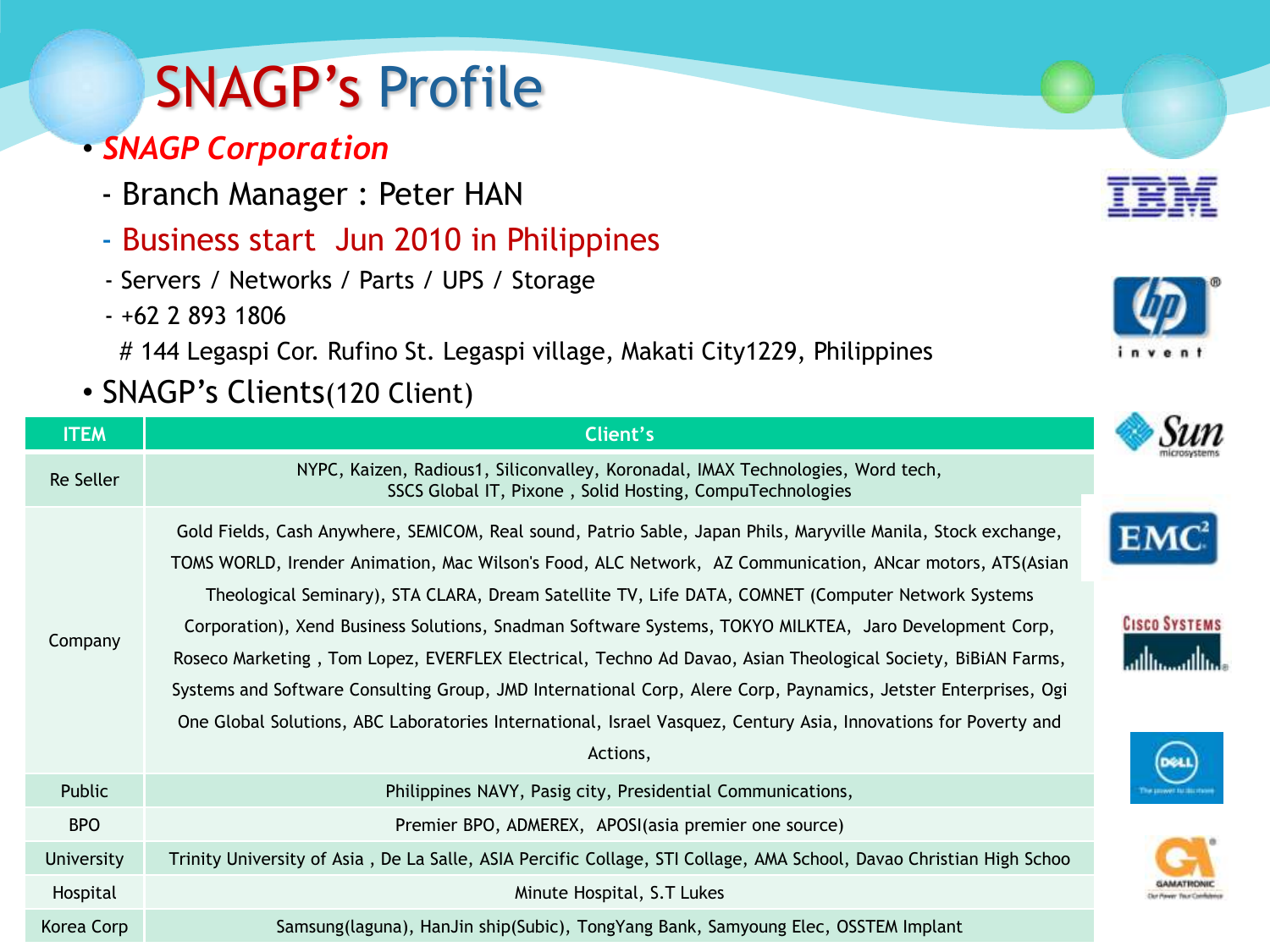# SNAGP's Services

### • **SNAGP's Services**

- **SNA Global Philippines** (**SNAGP**) is a branched out company from SNA Information(SNAINFO), started on June 2010. SNA Information is a global company which has 13 years of business history in Korea and with two branched out companies, each located in the Philippines and Vietnam (SNAGV).

We provide **Technical Support Service** on IT system and **rental service** on IT equipments. We have 2,000 sets of servers and 20,000 pieces of parts to support your IT systems. We offer quick and reliable server and computer H/W rental services in the Philippines with uncharged repair or replacement service within the warranty period. You can expect Reasonable Price, Fast Delivery, and Guaranteed Maintenance from the SNAGP's Rental Service.

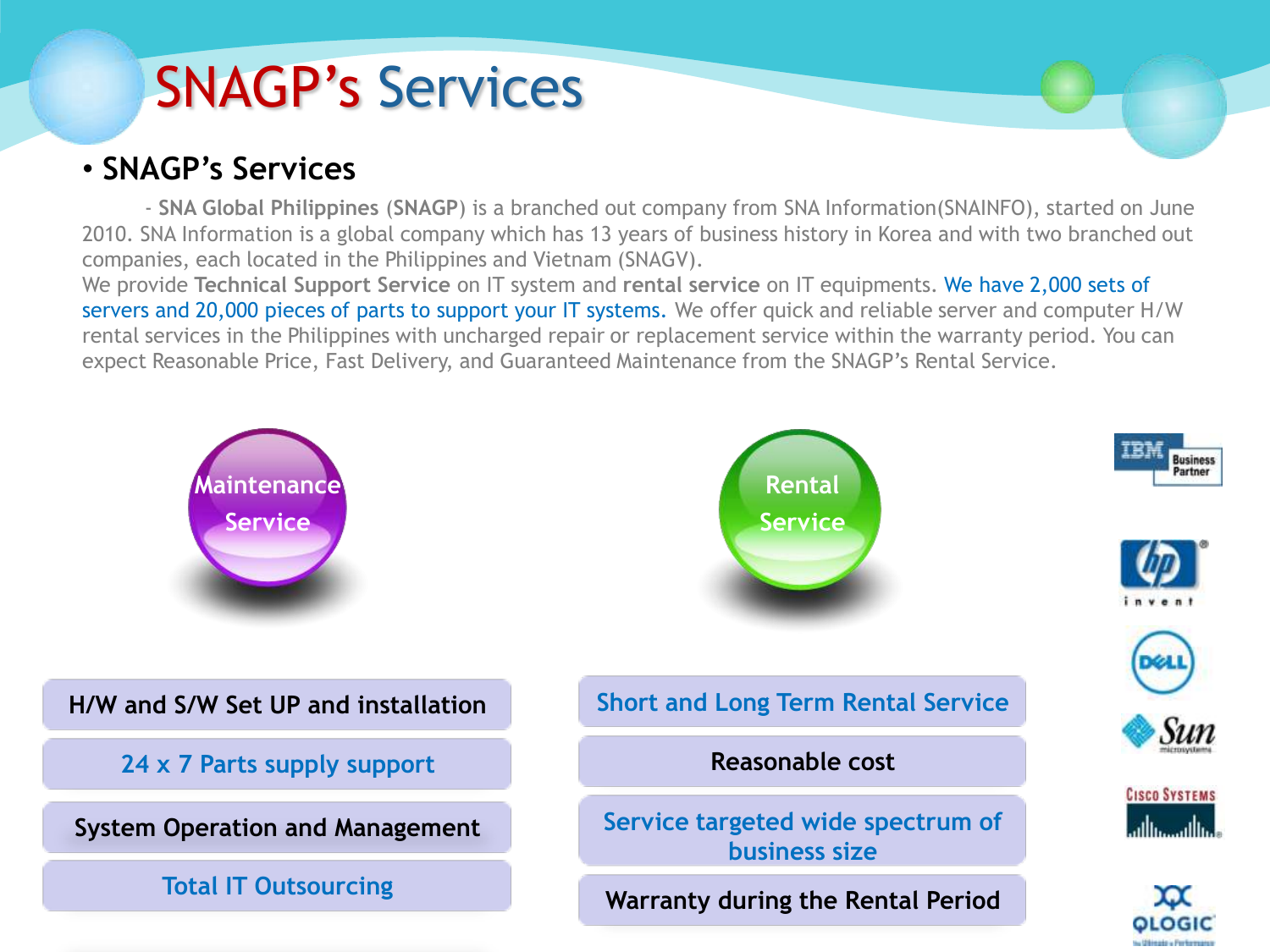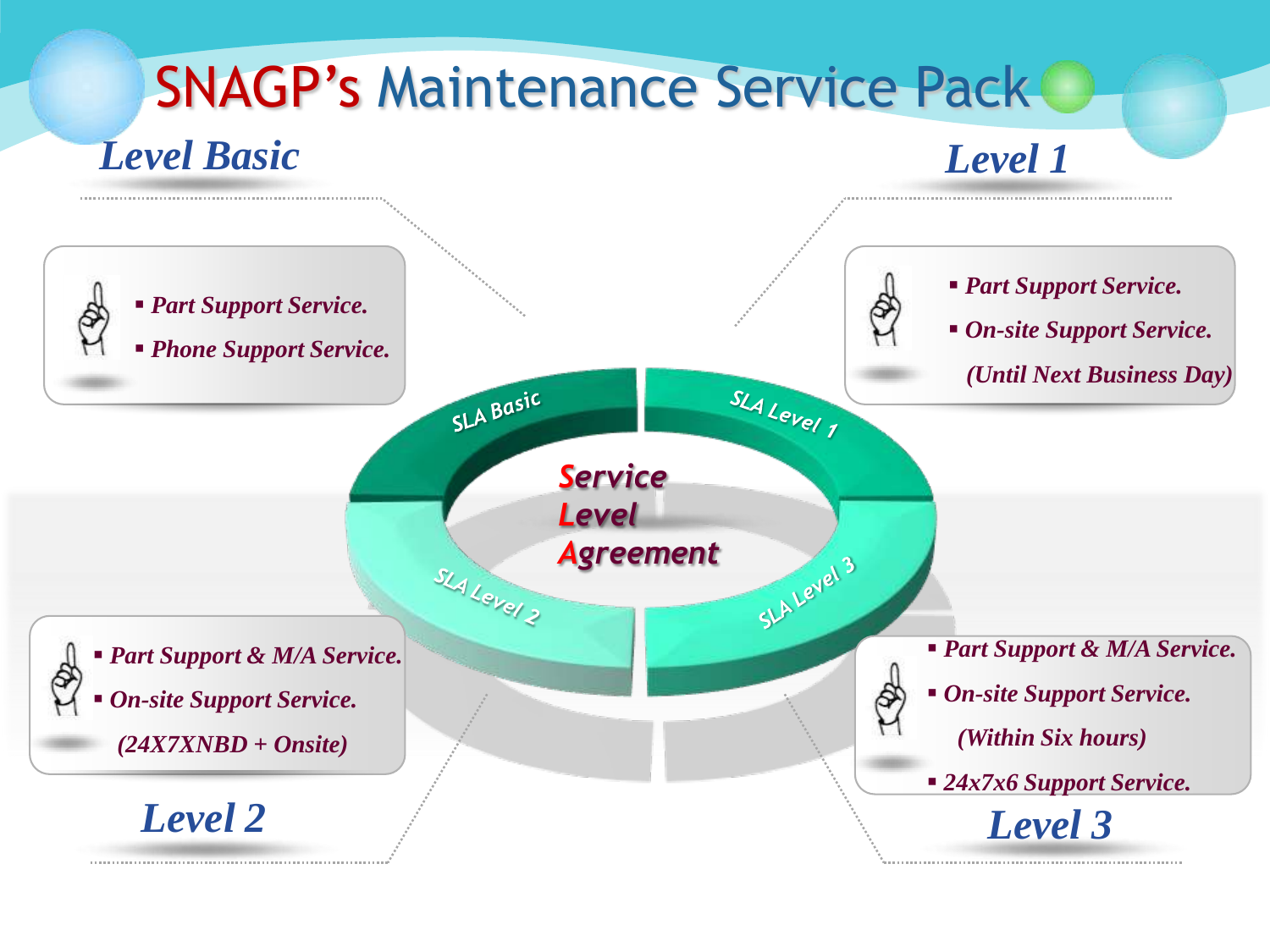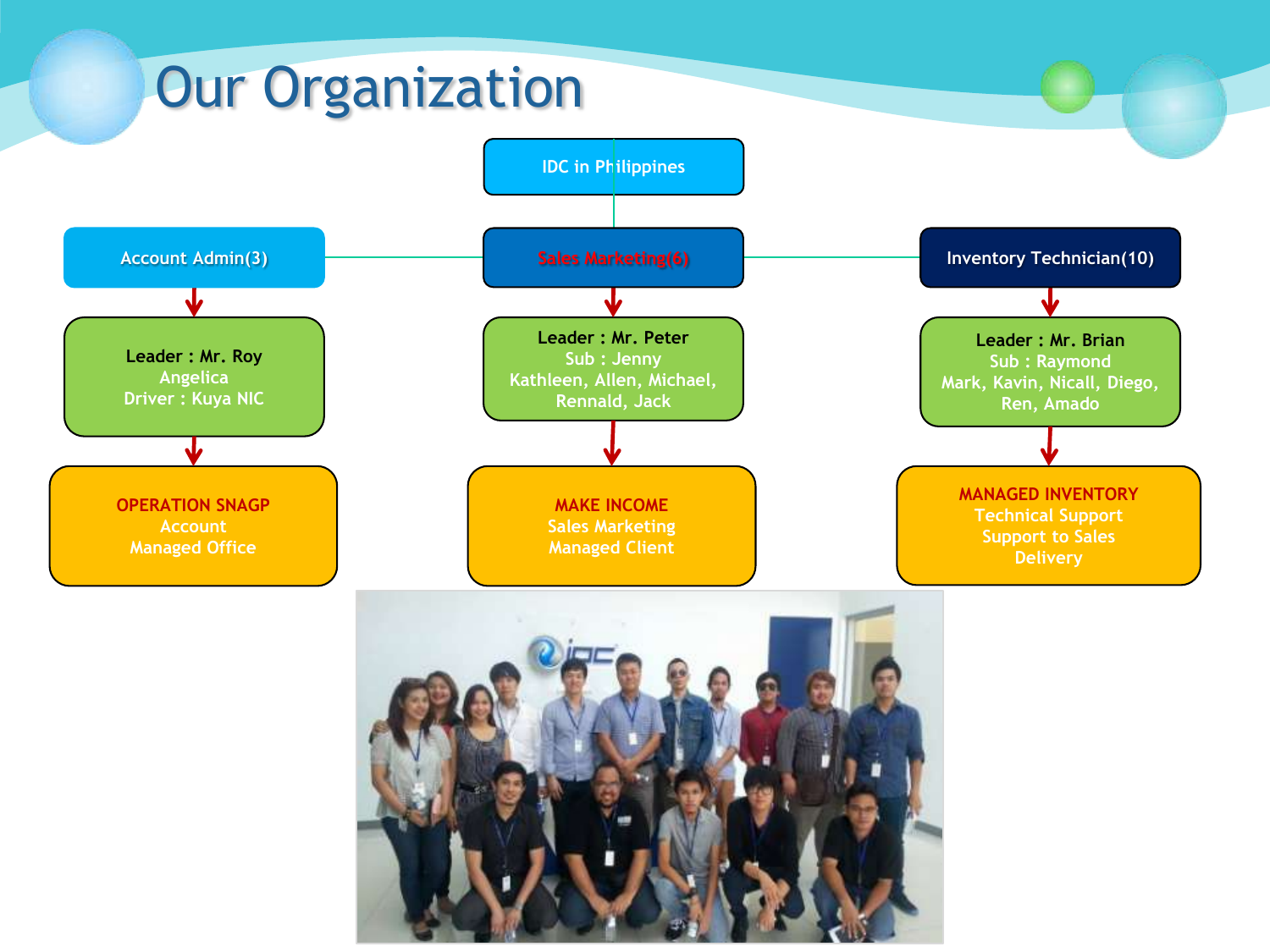## SNAGP's Maintenance Service Fee

#### • **SNAGP's Maintenance Program for SLA**

#### - **Maintenance Level for support parts**

SNAGP Corp. is a leading IT service provider with superb technical expertise. We offer independent technical support service separated from the product rental and purchase. We provide customers with high-quality service by our IT consultants and professional engineers. The full range of product parts and customer's satisfaction is guaranteed. In this service, customer can receive the technical support not only on the H/W but also S/W. Our engineers are ready to check and solve the issues occurring to your IT system equipments and maintain the proper system operations. Customers can report their issues and problems any time of the week and any time of the day. Through this technical support service, customer no longer has to be burdened with expenses, time, and manpower to maintain their IT systems.

#### • **SLA (Service Level Agreement)**

| <b>Service Level Agreement</b> | <b>Time Schedule</b> | <b>Services Description</b>                                                                                 | <b>Maintenance Parts (Monthly)</b>                                                                                                 | <b>SLA Fee</b><br>(Monthly) |
|--------------------------------|----------------------|-------------------------------------------------------------------------------------------------------------|------------------------------------------------------------------------------------------------------------------------------------|-----------------------------|
| <b>SLA Basic</b>               | $8X5 BD + Call$      | <b>•Phone Support Service</b><br>(Business day only)                                                        | If parts support case,<br>part price is separate charge bill                                                                       | Free                        |
| <b>SLAI</b>                    | 8X5XNBD + Onsite     | Include SLA Basic<br><b>Part Support Service.</b><br>• On-site Support Service<br>(Until Next Business Day) | H/W<br>First Purchase Price by 20% for<br><b>Support Fee Per Year</b><br>S/W: Support Fee is separate charge<br>Php2,000 per hours | 5,000                       |
| <b>SLA II</b>                  | 24X7XNBD + Onsite    | Include SLA I<br>$\bullet$ 24 x 7 Phone Support<br>• On-site Support Service<br>(Until Next Business Day)   |                                                                                                                                    | 8,000                       |
| <b>SLA III</b>                 | $24X7X6H +$ Onsite   | Include SLA II<br>• On-site Support Service<br>(Within Six hours)                                           |                                                                                                                                    | 10,000                      |

### **\* Total Maintenance Fee = MA(H/W, S/W) + SLA per month**

- **\* 8 x 5 = 8 hours(Business time 9am to 5pm) / 5days (Business Days : Mon ~ Fri)**
- **\* 24 x 7 = 24 hours / 7days (Full days : Mon ~ Sun)**
- **\* NBD(Next Business Day)**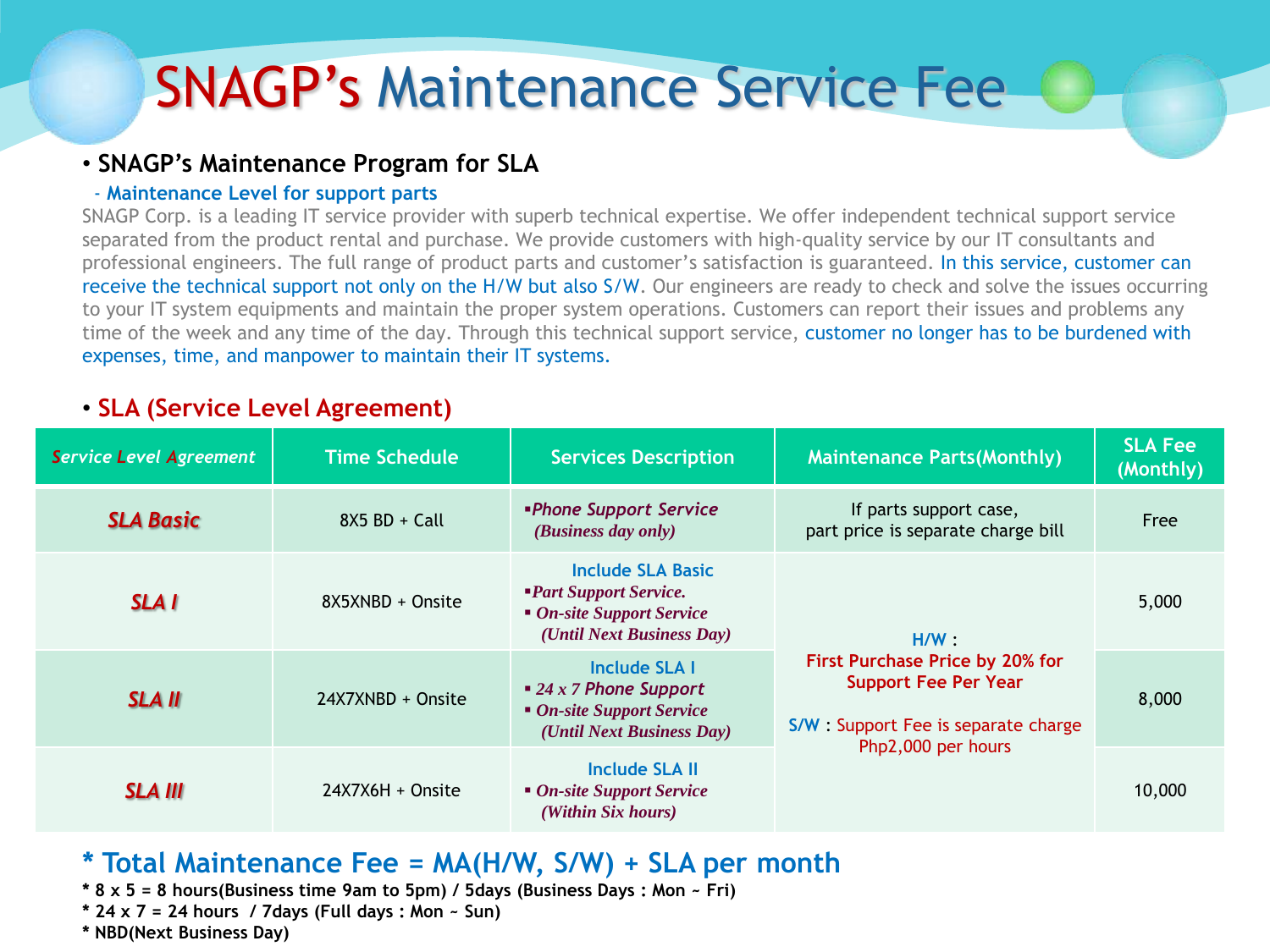# SNAGP's Technical Supports

### • **SNAGP's Skills**

- SNAGP Corp. is a leading IT service provider with superb technical expertise. Our team of dedicated IT consultants and professional engineers with a full range of product parts, provides high-quality service and guarantees customer satisfaction.

#### **• 24 Hours Parts Supply**

SNAGP Corp. consists of excellent parts resources that meet the requirements of the global vendors including IBM, HP, SUN and Cisco.

- –The most complete parts support is available in the areas of servers, networks and solutions.
- Speedy troubleshooting and 24 hours support for operating parts
- Hardware system support : Server, Storage, Network
- Various parts holds : CPU, Memory, HDD, NIC, HBA, Power supply, Cable and Network parts
- All parts affordable for sales and rent.

#### **• Service Features**

- Our technical support helps to achieve low cost and high efficiency operation through accurate system and service analysis
- Before Service: detects system and service failure in advance and provides effective solution
- Replaces any defective products in a speedy manner Provides 24-hours technical & parts support
- Managed Service: provides technical support for monitoring, security and operation

### **• Specialist Technical Support**

- Maintenance and technical support for servers systems
- Speedy troubleshooting and 24-hours support for operating parts
- Managed service: system management service for companies, banking institutes, public organizations and schools
- Hardware system support : Server, Storage, Network
- OS system support : Windows server, Linux, Unix (AIX, SUN, HP Unix)
- Solution support : DBMS (Oracle, SQL, DB2, MySQL), HA Cluster
- Installation & Setup support : H/W, S/W, Solution, Network Construction.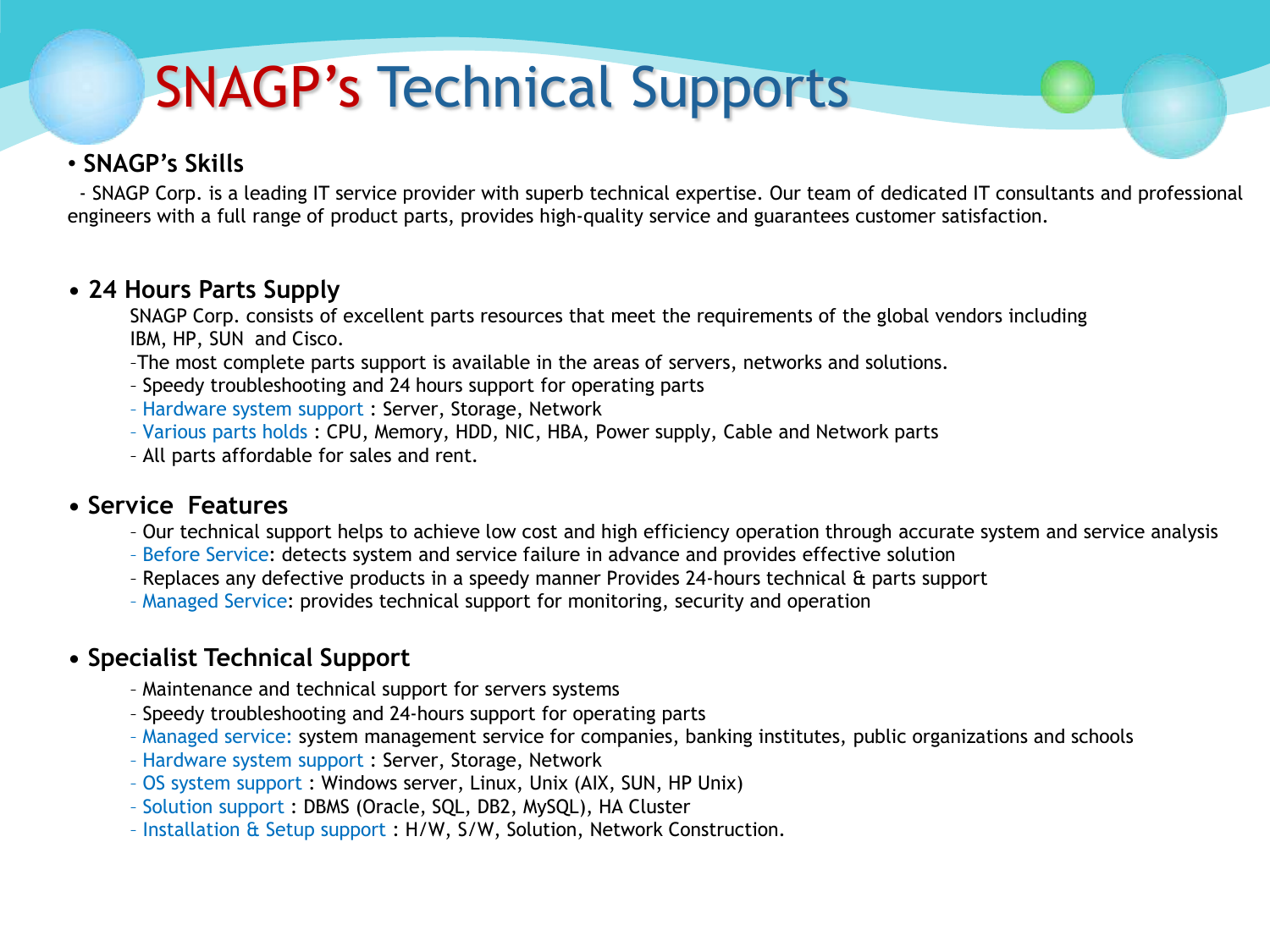# Our for Handling Servers

All our products are made by global manufacturers. We provide those superb quality products of a wide variety at affordable prices.

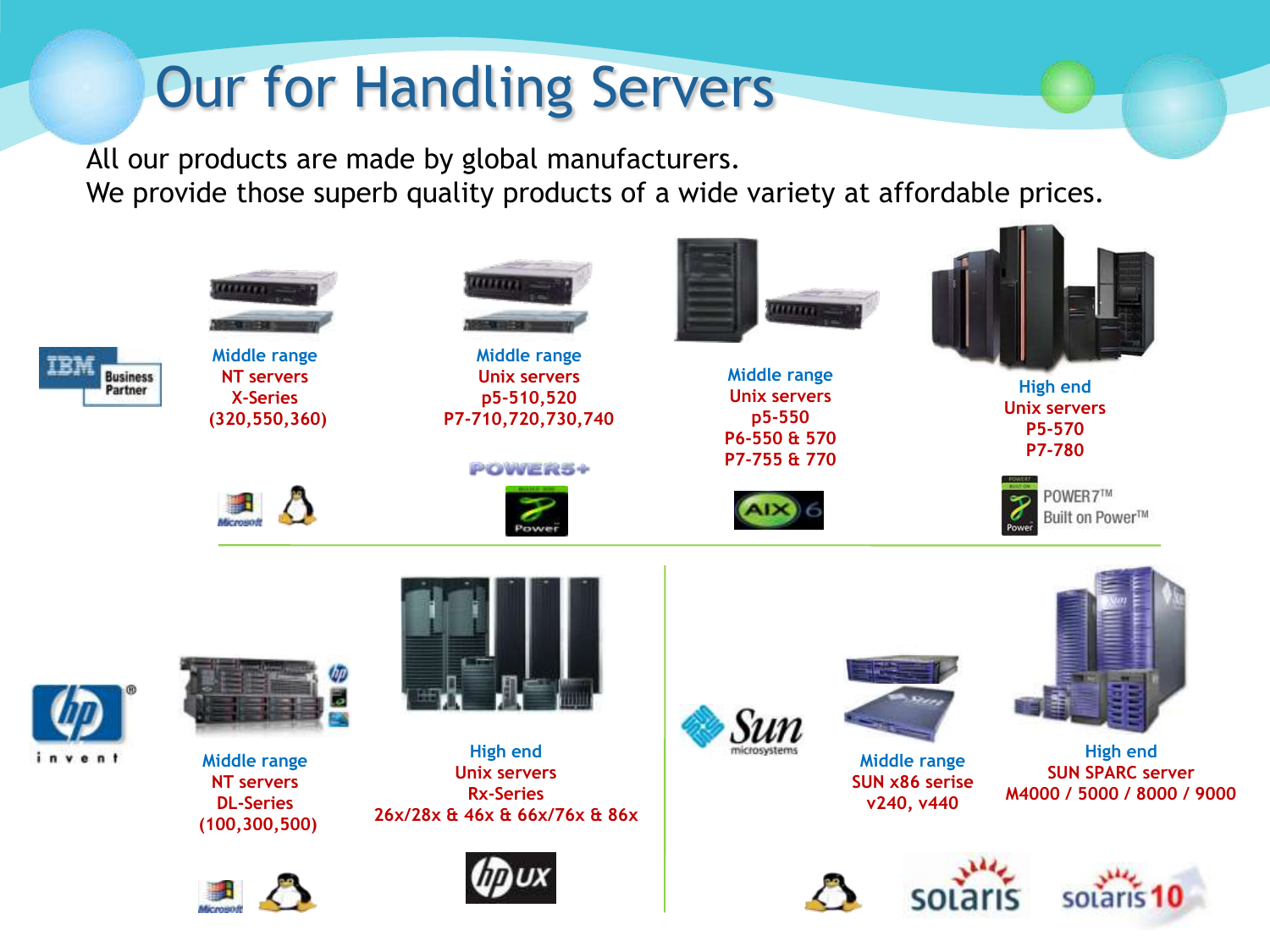# Our for Handling Cisco Networks

All our products are made by global manufacturers. We provide those superb quality products of a wide variety at affordable prices. CISCO SYSTEMS

### # Cisco Network Series

**Catalyst 6500 Series Switch Catalyst 4500 Series Switch** 



والسورااتيا





**WS-C6506 / 6509e WS-C4503 ~ 4506 &** 

**4507R / 4510R L2 : WS-2950 /2960 L3 : WS-3560 / 3750**

| <b>Wireless</b>                                | <b>Router / Security</b>   | <b>Application Switch</b>  |
|------------------------------------------------|----------------------------|----------------------------|
| $\mathbf{m}$<br>厚.<br>AP1240 시리즈<br>AP1130 시리즈 | Humor.                     |                            |
| AP1250 시리즈                                     | <b>Catalyst ASA Series</b> | <b>Catalyst ACE Series</b> |

**Catalyst IPS Series**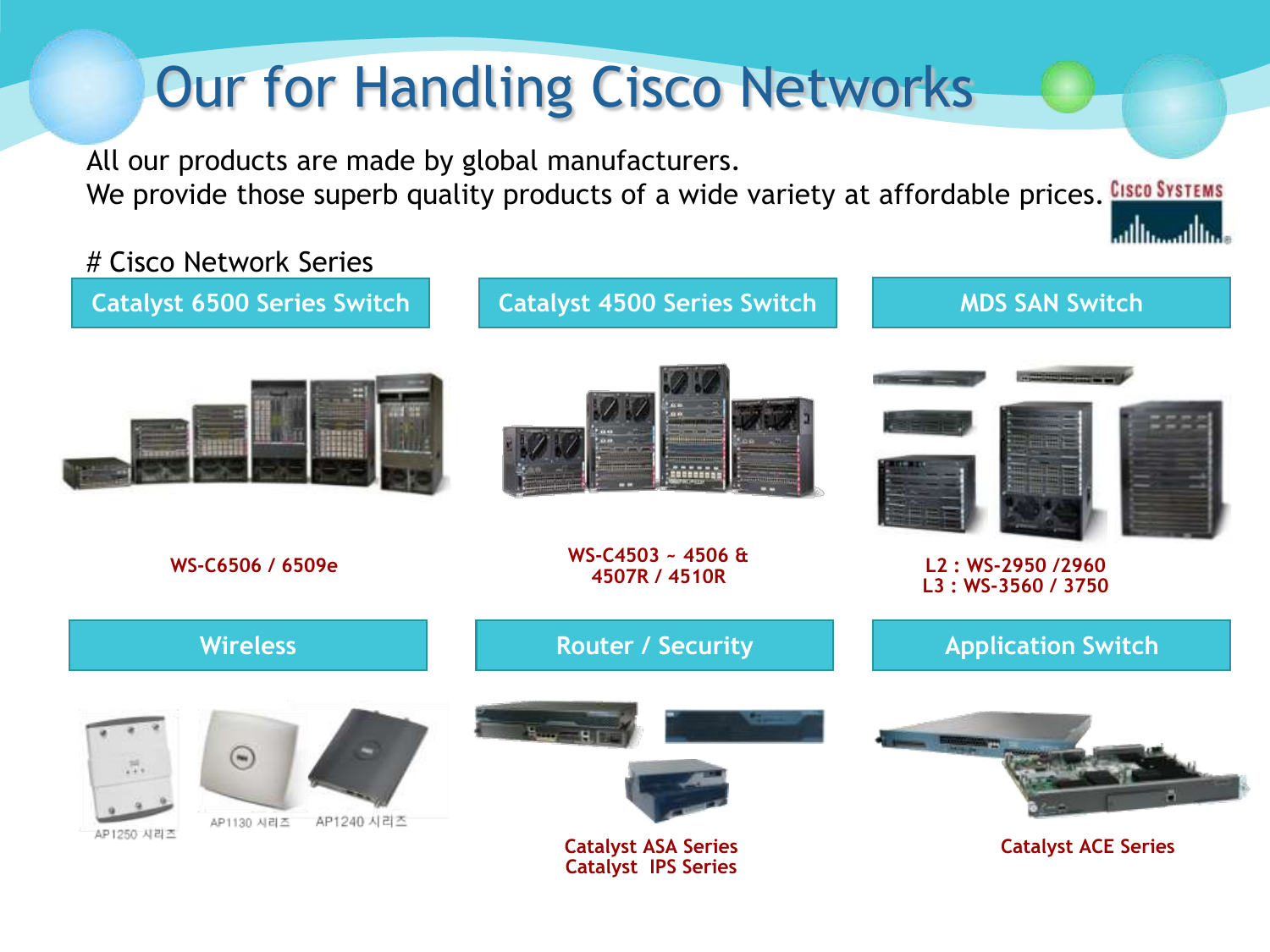## SNAGP's Maintenance Process

- **SNAGP's Maintenance Guarantee**
	- **- Weekly on-site periodic visit support**
	- **- 24 x 7 Phone Support**
	- **- 24 x 7 Parts Supply**
- **SNAGP's Maintenance Call process**



- SNAGP's Technician
	- Level III : RAYMOND VALDERAMA r.valderama@snainfo.com / CCNA, CCNP / MCP
	- Level II : Lao Deloso mlao@snainfo.com / CCNA. CCNP / MCP
	- Level I : Nicolace partcallinfo@gmail.com
	- Technical supervisor : Peter HAN gentlehann@gmail.com / CCNA, CCNP
- Special Technician
	- Technical supervisor from Korean technician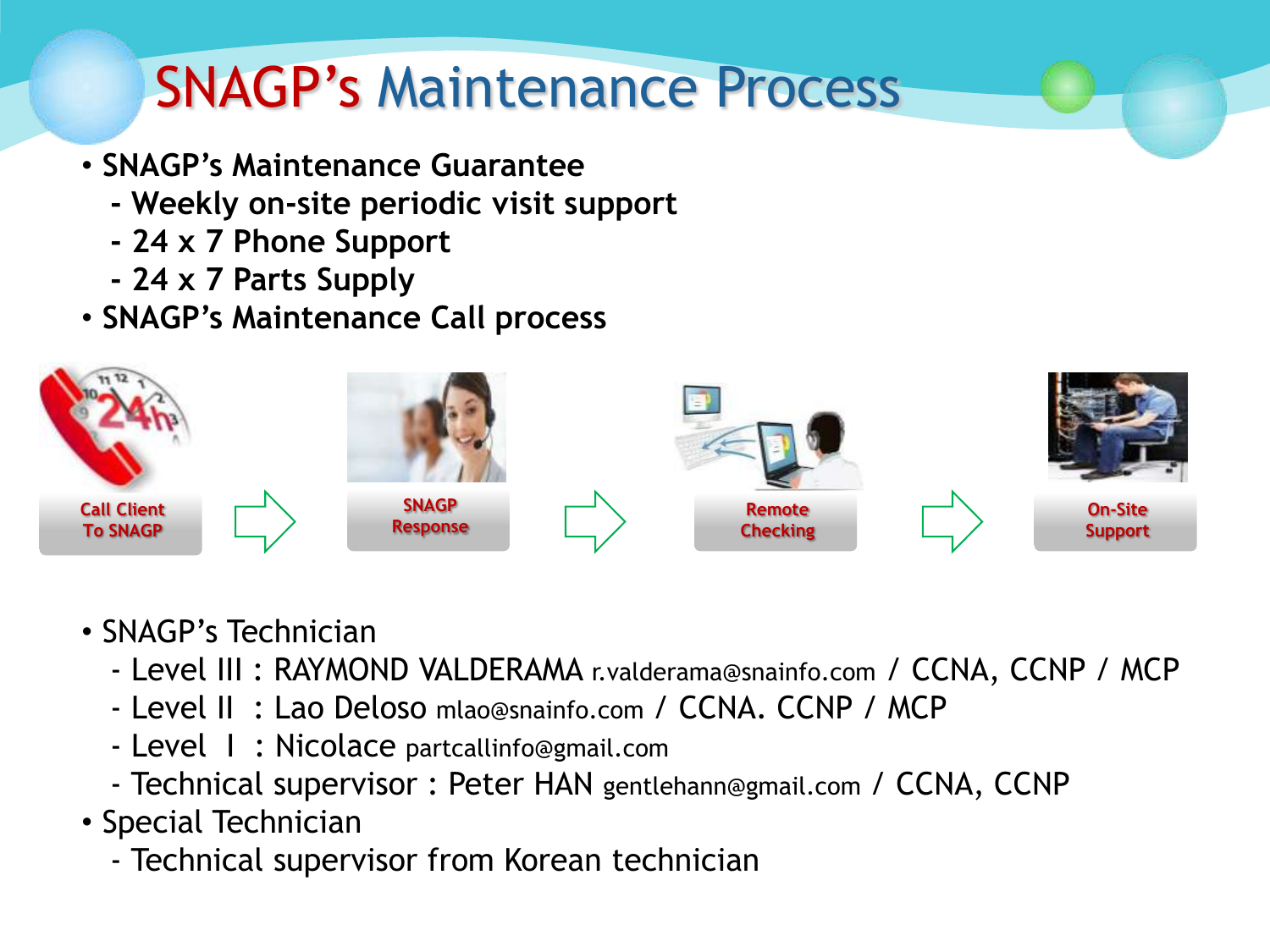

### • **Maintenance Contract Process**



#### **Needs Equipment**

- **Brand**
- **Model Name**
- **Detail spec**
- **Option**
- **Checked (issues and need)**



**SLA Standard**

- **Period**
- **SLA Process**
- **Make MA process : (H/W, S/W, Service)**



**Payment Condition** - **Down payment**

- **(Deposit / Advance)**
- **Rest Advance (check)**



- **Installation** - **Hard ware**
- **Soft ware**
- **Checking system**



**Suggest SLA Contract Of SLA Payment Prepare Parts Maintenance**

**Warranty**

- **24/7 Call Response**
- **Next Day Support**
- **Repair / Change**